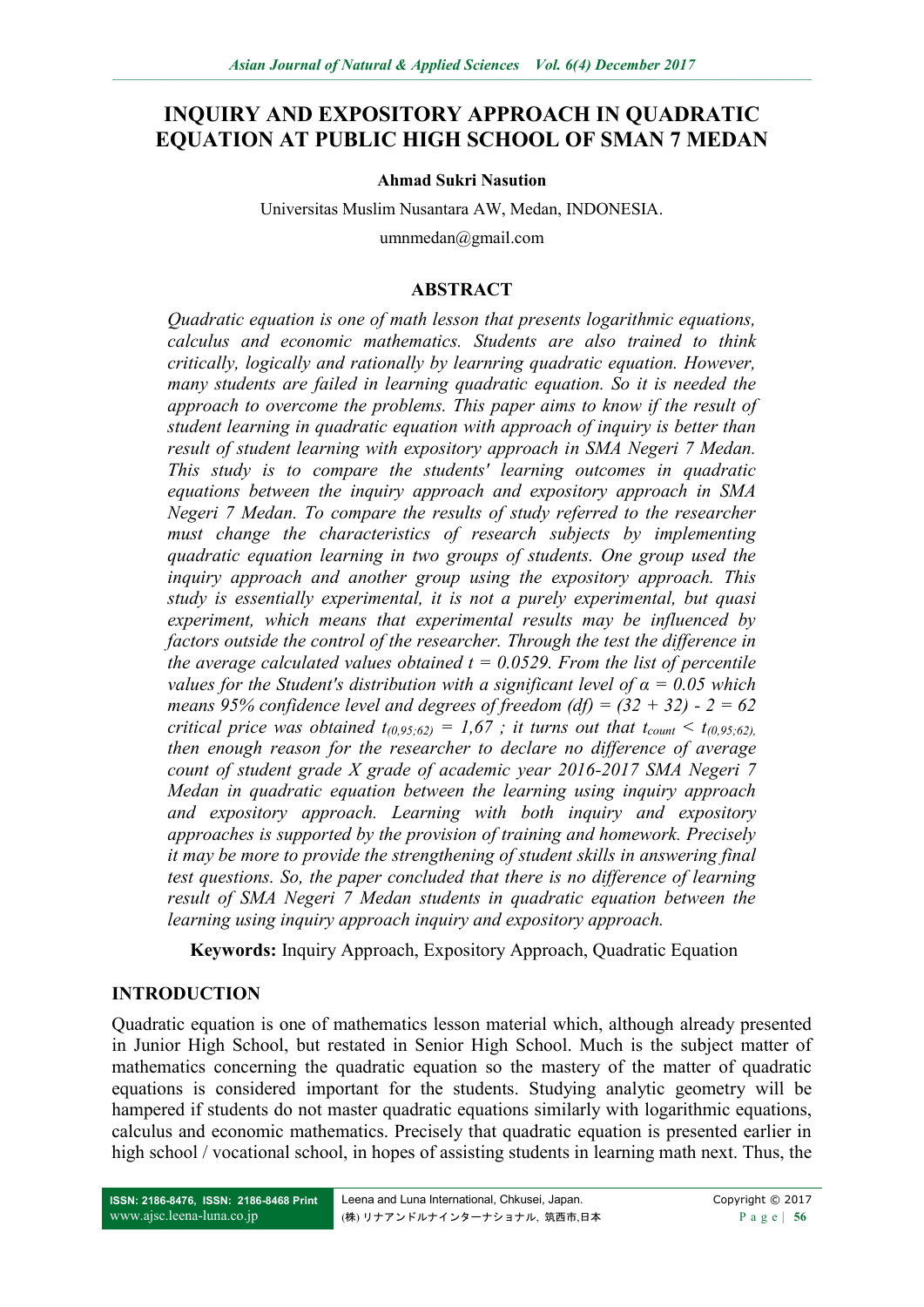mastery of quadratic equations in the skillful sense determines the settlement and can use them in mathematical problems furthermore is a hope in the learning of mathematics. In fact, however, many students fail to determine the solution of quadratic equations, moreover in applying them in other matters.

Studying quadratic equations is not just about solving, but many aspects of education can be learned from the presentation of quadratic equations. Increased reasoning and problemsolving abilities include. By studying mathematics in general, quadratic equations in particular, students are also trained to think critically, logically and rationally. In fact, the failure of students in learning the quadratic equation should not be left alone, but there must be a special thought to overcome the failure.

According to Setiawan (2014), the location of students 'difficulties in solving problems related to quadratic equations is as follows: First, understanding the root / square of quadratic equations, the student's difficulty lies in the students' inability to connect between variables and roots. Second, determining the root / square of the quadratic equation, in determining the root / completion of quadratic equations students are more likely to use the way of factoring and quadratic formulas. In using the way of factoring they mostly use *trial and error*. In understanding the factoring the majority of students do not understand the concept of "*if and only if*" or Third, determining the quadratic equation if known to its roots, the student's difficulty lies in the inability of the student to relate between the concept of determining the roots if the quadratic equation is known and determining the square equation if known to the root. So these two things are considered not interconnected.

The author's experience when presenting quadratic equations in lectures at the Muslim University of Nusantara Al-Washliyah, the difficulty of studying mathematics including quadratic equations arise from the misperceptions of students on mathematics. Learning mathematics means wrestling with numbers. Learn mechanically instead of sharpening reasoning. As a result, students tend to a pattern of work according to the teacher's example, not on the basis of understanding. When the question is raised after intermittent with another topic, the student's question arises: how to do it?

To realize a more meaningful mathematics learning process with high student learning outcomes, teachers must be creative and innovative in choosing and developing strategies and learning methods. In mathematics learning in schools, most teachers still tend to apply the expository method, although in a written plan a scientific approach is written.

Many teachers are impatiently waiting for students to find something from the investigation of the material being studied, so the shortcut is taken, the teacher tells something, such as boundaries, object characteristics, object properties and how to solve the problem, because it is considered more practical. In this way also the students quickly find out, but what is known to the student does not last long, because it is not obtained through experience, but notification. After all, often students already know, but are unable to express it in spoken and written language, so that students are considered not yet know.

To overcome the problems above, it is necessary to improve the learning system implemented by the teacher. If the learning of mathematics is done with appropriate strategies and methods, then the learning of mathematics will be the main attraction and easy to understand by the students.

The approach has a considerable share in the learning process of mathematics. The learning approach can be used to define the learning steps or strategies for achieving the learning objectives. Each applied approach will involve the ability of the subject of learning / student and teacher, with their respective levels. Teaching method is a way of delivering teaching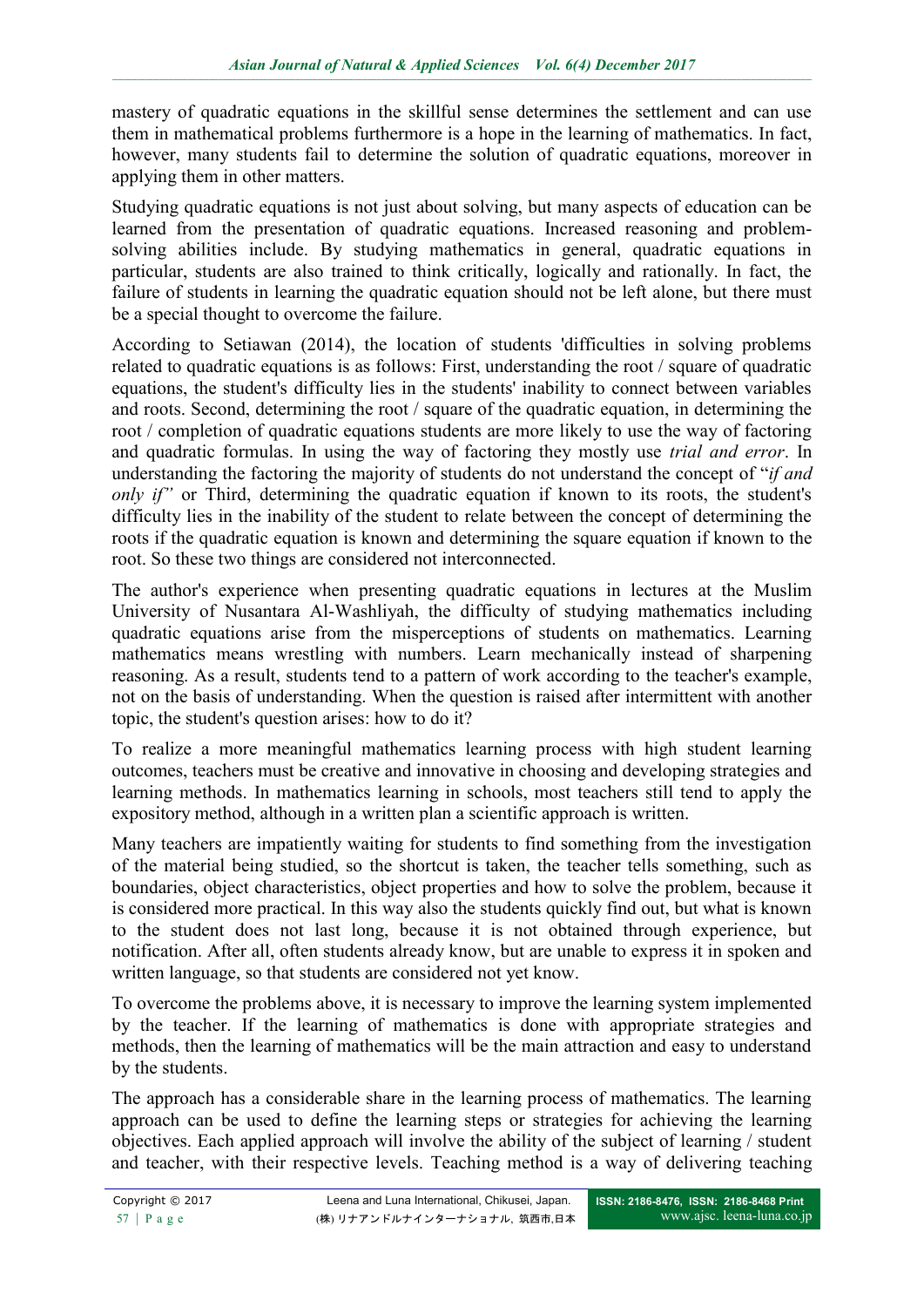materials conducted by teachers to their students in the classroom, which in its function is a tool to achieve a goal.

The approach that teachers often use in learning mathematics is the expository approach. The expository approach emphasizes teacher activity, and the subjects of learning are passive, receiving only from the teacher. This approach is generally dominated by lecture methods. With an expository approach, teacher-centered learning (teacher oriented). Based on the author's thinking, the approach that teachers should use in mathematics learning, especially in the presentation of quadratic equations is the inquiry approach. According to Piaget (in Mulyasa, 2008), the inquiry approach prepares students in situations to conduct their own experiments extensively to see what happens, to do something, to ask questions, and to seek their own answers, and to link one discovery to the invention others, comparing what they find to other learners. Inquiry emphasizes the activity of study subjects, while the teacher plays more as facilitator and manager who gives the introduction with a brief demonstration, which subsequently the subject learns actively seek and find for themselves what is being studied (student oriented). Precisely, this research will try to see comparison of student learning result in quadratic equation between approach of inquiry and expository in SMA.

Limitations of the authors have an impact on limiting the problem of this study only for students of class X SMA Negeri 7 Medan. The material of quadratic equations which is the subject of discussion is the sense of quadratic equations, solving quadratic equations, the properties of the roots of quadratic equations, and forming quadratic equations known by their roots.

## **FORMULATION OF THE PROBLEM**

The formulation of the problem in this research is: whether the result of student learning in quadratic equation with inquiry approach is better than result of student learning with expository approach in SMA Negeri 7 Medan?

### **REVIEW OF LITERATURE**

### **Mathematics Learning**

The tendency that occurs in the learning of mathematics in schools is that students are treated as objects. The teacher is seen as the most knowledgeable person and can act as a judge who decides whether the student's work is right or wrong. Learning process generally begins with teacher explanation. When the teacher explains, the student must be silent, listen and should not respond or discuss what he or she is listening to. Teacher explanations are also often focused on how a mathematical formula is obtained, which in the next stage is given a sample of usage and then given the opportunity to students to work on a problem like the example the teacher has given. "Such educational orientation causes our educational practices to isolate ourselves from real life outside the school, less relevant between what is taught and needs in work, too concentrated on intellectual development that does not work with individual development as a whole and personality" (Zamroni, 2000).

The illustration above shows that in traditional mathematics learning, teachers play a more role as subject of learning or learning centered on teachers and students as objects, and learning does not relate the subject matter to the daily life of the students. As a result many students are able to present a good level of memorization of the teaching materials it receives, but in reality they do not understand it. Students are able to work on math problems as soon as the teacher explains, but are unable to answer the questions at the time of the exam.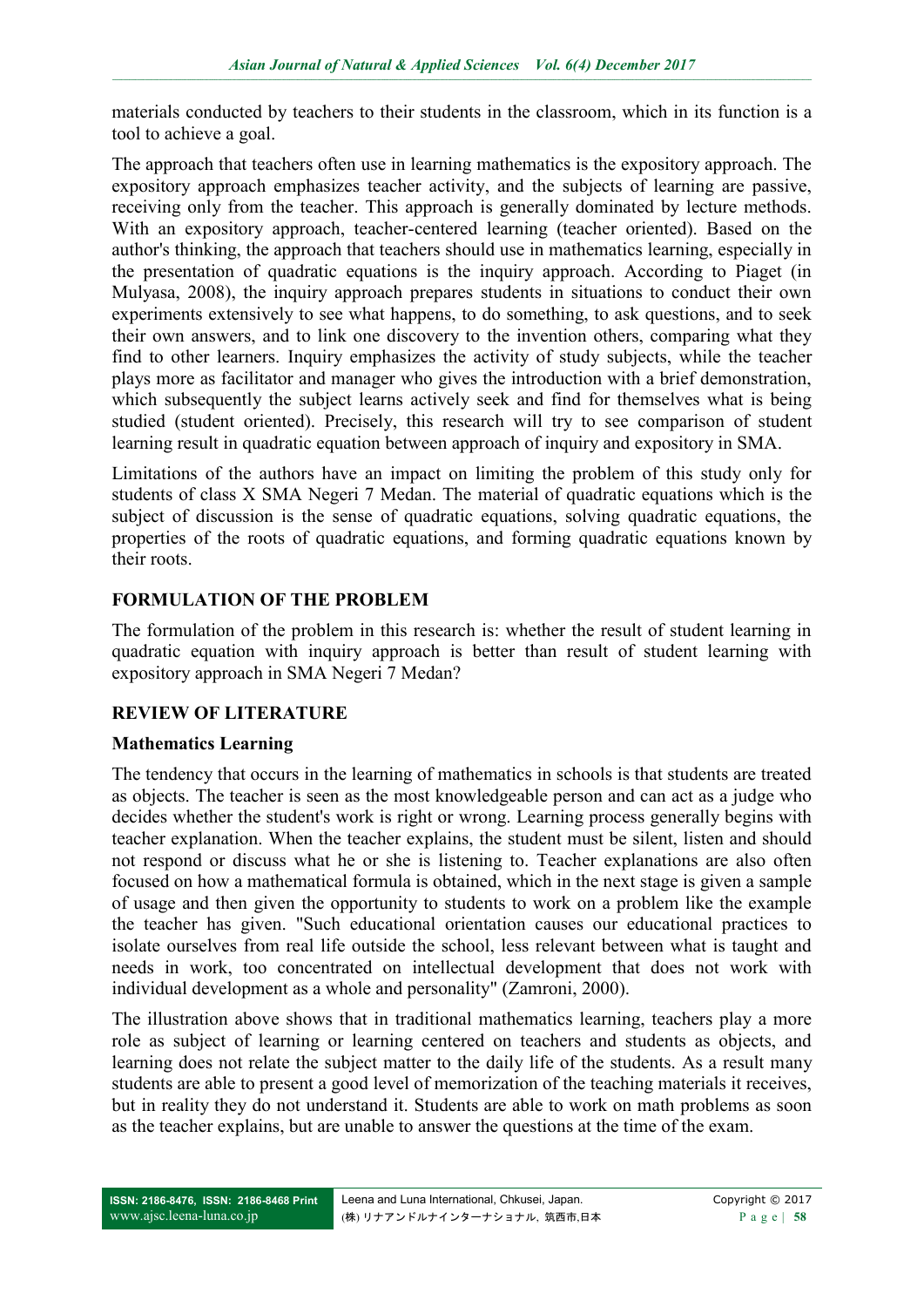The ability that students gain through this traditional learning process is the procedural ability that tends to be memorized, not as the reasoning ability. Most students are unable to relate what they have learned and how the knowledge will be used or utilized.

One of the terms stuck out of Government Regulation No. 19 of 2005 is the process standard. Process standard is the national standard of education related to the implementation of learning in educational units to achieve graduate competence. Process standards include the planning of the learning process, the implementation of the learning process, the assessment of learning outcomes, and the supervision of the learning process for the implementation of an effective and efficient learning process.

Implementation of the learning process is the core of learning and is the key to the achievement of learning objectives. Minister of National Education Decree Number 41 of 2007 states: "In the process required teachers who provide exemplary, build a will, and develop the potential and creativity of learners. The implication of this principle is the paradigm shift in the educational process, from the teaching paradigm to the learning paradigm".

Implementation of the learning process is generally called learning activities include the preliminary, main and closing. Preliminary activity is an early activity in a learning meeting aimed at generating motivation and focusing the attention of learners to actively participate in the learning process. The main activity is the learning process to achieve basic competence. Learning activities are interactive, inspirational, fun, challenging, motivate learners to participate actively, and provide sufficient space for initiative, creativity, and independence according to the talents, interests, and physical and psychological development of learners. This activity is done systematically and systemically through the process of exploration, elaboration, and confirmation. Closing activity is an activity undertaken to end learning activities that can be done in the form of summaries or conclusions, assessment and reflection, feedback, and follow-up.

In the preliminary stage teachers need to improve students' readiness in learning, either by providing motivation, or revision of the possible misconceptions of materials they have learned as apperception for new concepts or principles to be studied. To generate student motivation can begin with a teacher's story regarding the material to be learned. Teachers should ask questions at the end of the story with the aim of focusing students' attention.

Development stage is the main stage in which students learn new material. In accordance with the principle of active learning, then this stage needs to be developed through the optimization of the learning process, for example by asking techniques, the use of worksheets, discussions and so forth. With the paradigm shift in the process of education, the students in learning should no longer have to sit still and listen to it. Interactive and inspirational are some of the learning characteristics expected in Regulation of National Education Minister Number 41 of 2007. Teachers should be heartened if any student raised their hand to ask or respond to his explanation. The teacher should be proud if a student asks that he (the student) be allowed to continue a work on the board.

Learning process is the interaction or reciprocal relationship between students with teachers and among fellow students in the learning process. The understandings of interaction contain elements of mutual give and receive. In the interaction of teaching and learning are characterized by a number of elements: (a) Objectives to be achieved, (b) students, teachers and other learning resources, (c) learning materials or materials; and (d) methods used to create teaching and learning situations. The essence of learning is a process of changing attitudes, behaviors, and values after interaction with learning resources. Learning resources other than the teacher can be a book, environment, information technology and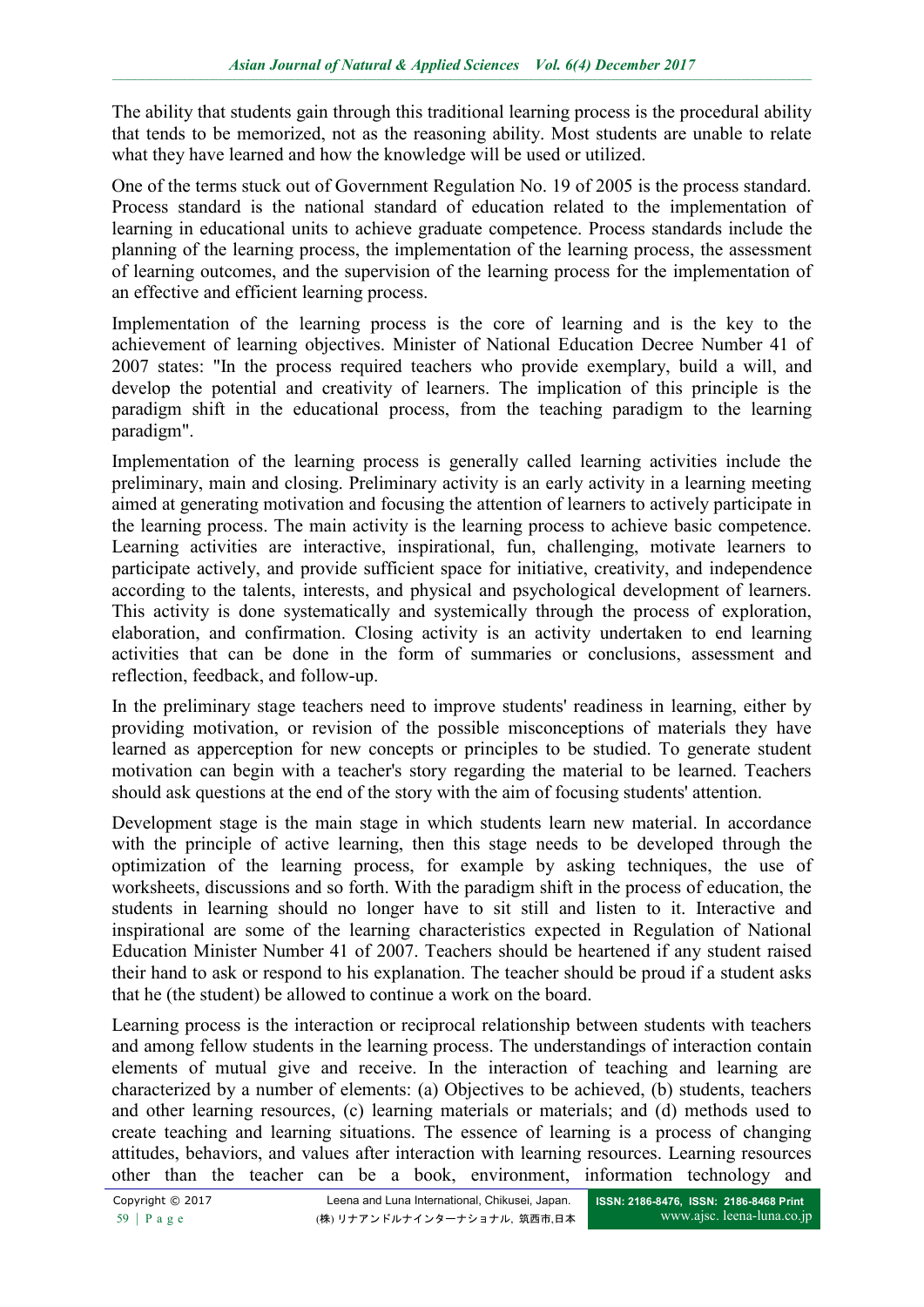communication or fellow learners (fellow students). Thus, the task of teachers in the process of learning in the classroom is to create situations that can stimulate students to learn. Learning does not have to be a process of transforming knowledge from teachers to students.

In the process of teaching, teachers are in charge of creating a fun and conducive learning atmosphere. With certain techniques the teacher must be able to condition the students in an active situation to construct their own knowledge, providing sufficient space for initiative, creativity, and independence according to the talents, interests, and physical and psychological development of learners.

Another teacher's job is to uncover what the student has and with his reasoning can ask precisely at the right time so that students are able to build their knowledge through reasoning based on the initial knowledge that the student has. Even the right answer is not always the ultimate goal. The main thing is how students can reinforce reasoning and believe in the truth of the thought process that will certainly lead to the right answer. This is consistent with a thoroughly principled assessment, an assessment that includes learning processes and outcomes, which gradually reflect behavioral changes.

Teachers also need to give the opportunity to some students to model, ie to show in front of the class what students have mastered after going through the learning process to teachers and classmates.

If the concept of the material studied is considered adequate, then in the process of continuing the students should be given the opportunity to apply the things previously learned in the form of exercise questions as well as the use and development of further reasoning.

According to As'ari (2000), the expected behavior of mathematics learning should be as follows: (a) the giving of information, instructions and questions by teachers should be only about 10 to 30% and the rest coming from students, (b) students seeking information, (c) students take more initiative, (d) students ask questions, (e) students participate in the process of planning, implementation and evaluation of learning, and (f) there is self-assessment and peer assessment. The application of the things learned in the second stage, the training phase as well as the use and development of further reasoning. Thus qualified mathematics learning will occur if the learning process experienced by the students and the teaching process by the teacher is effective.

### **Results of Mathematics Learning**

Learning outcomes are a common word for the expression of the outcomes of teaching and learning in schools. According to Arifin (2011) "learning outcomes are an indicator of changes that occur in individuals after experiencing the process of teaching and learning, which to express it using an assessment tool developed by teachers, such as evaluation tests. Although someone has learned to drive and then be able to drive a car, but his ability it is not usually called learning results. The success of a teaching and learning process is always measured by how much student learning achievement. This is in accordance with the opinion of Djamarah and Zain (2010) "the indication that a teaching-learning process is considered successful is: (a) the absorptive capacity of teaching materials to achieve high achievement, either individually or in groups, (b) The behaviors outlined in the objectives of special instructional instruction have been achieved by students. "

Learning outcomes can also be seen as a measure of how far the learning objectives have been achieved. Learning outcomes are identical to the acquisition of learning outcomes that refer to the mastery of learners or learning objectives that have been established. Harahap (1982) states that in general the results of learning can be interpreted as a result of work that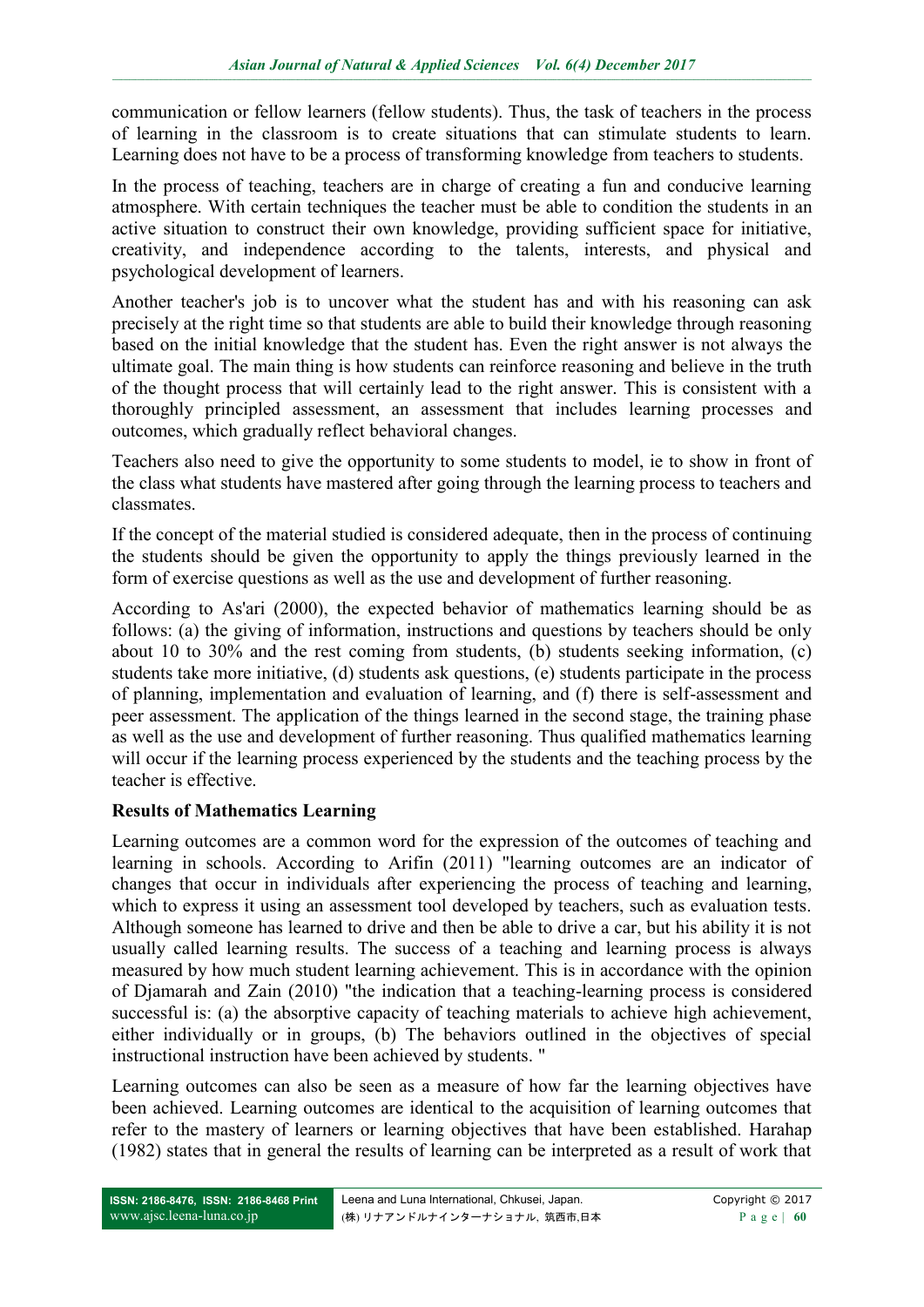has been achieved with effort or obtained by the way of work ductility that can be measured by a measuring instrument called a test. According to Sudjana (2000) the learning outcomes are reflecting the objectives at a certain level achieved by the students expressed by numbers or letters. Both of these opinions give the conclusion that to obtain student learning outcomes required a measuring device called the test, while the measurement results can be expressed in letters or numbers. Thus, the result of student learning is none other than the value of students' ability after evaluation is given as the embodiment of the effort that has been done during the learning process takes place.

Learning outcomes is obtained by learners in the learning process appear in the form of behavioral changes. The greater the effort to create learning conditions, the higher the results of the learning process. Learning outcomes are not only something of a quality or quantity that learners have to have in a certain period of time, but can also be a process or way that should be controlled learners throughout the learning activities. Thus it can be said that the results of learning can be shaped a product such as knowledge, attitude, score (value), and can also form the ability that must be possessed learners in managing the product.

According Dimyati and Mudjiono (2006), learning outcomes are things that can be viewed from two sides of the student side and from the teacher side. From the student side, learning outcomes are a better level of mental development when compared to before learning. The level of mental development is manifested in the types of cognitive, affective, and psychomotor domains. While from the side of teachers, learning outcomes is an indicator of achievement of learning objectives when the completion of the learning process for a particular topic. Based on Bloom's taxonomic theory (Bloom, 1982) learning outcomes in the framework of learning is achieved through three categories of domains, namely: cognitive, affective, and psychomotor. The details are as follows:

- a. Cognitive domain: regarding intellectual learning outcomes consisting of six aspects: memory, understanding, application, analysis, evaluation, creation.
- b. Affective sphere: with respect to attitudes and values. Affective domain includes five levels of ability to accept, answer or react, assess organization and characterize with a value or value complex.
- c. Psychomotor domains: include motor skills, manipulation of objects, neuromuscular coordination (linking, observing).

In the article on  $\frac{http://gurupembaharu.com/home/?p=186}{http://gurupembaharu.com/home/?p=186}$  (Downloaded at March, 31<sup>st</sup> 2011) is stated that each category in the Bloom's Taxonomy Revision consists of subcategories that have keywords in the form of words associated with that category. The key words are as unraveled below

- a. Remember: sorting, explaining, identifying, naming, placing, repeating, rediscovering etc.
- b. Understand: interpreting, summarizing, classifying, comparing, explaining, disclosing etc.
- c. Implement: executing, using, running, performing, practicing, selecting, composing, starting, finishing, detecting etc.
- d. Analyze: describing, comparing, organizing, reordering, changing structure, making up, composing outline, integrating, differentiating, equating, etc.
- e. Evaluate: composing hypotheses, criticizing, predicting, judging, testing, justifying, blaming, etc.
- f. Creative: designing, constructing, planning, producing, finding, updating, refining, strengthening, beautifying, composing, etc.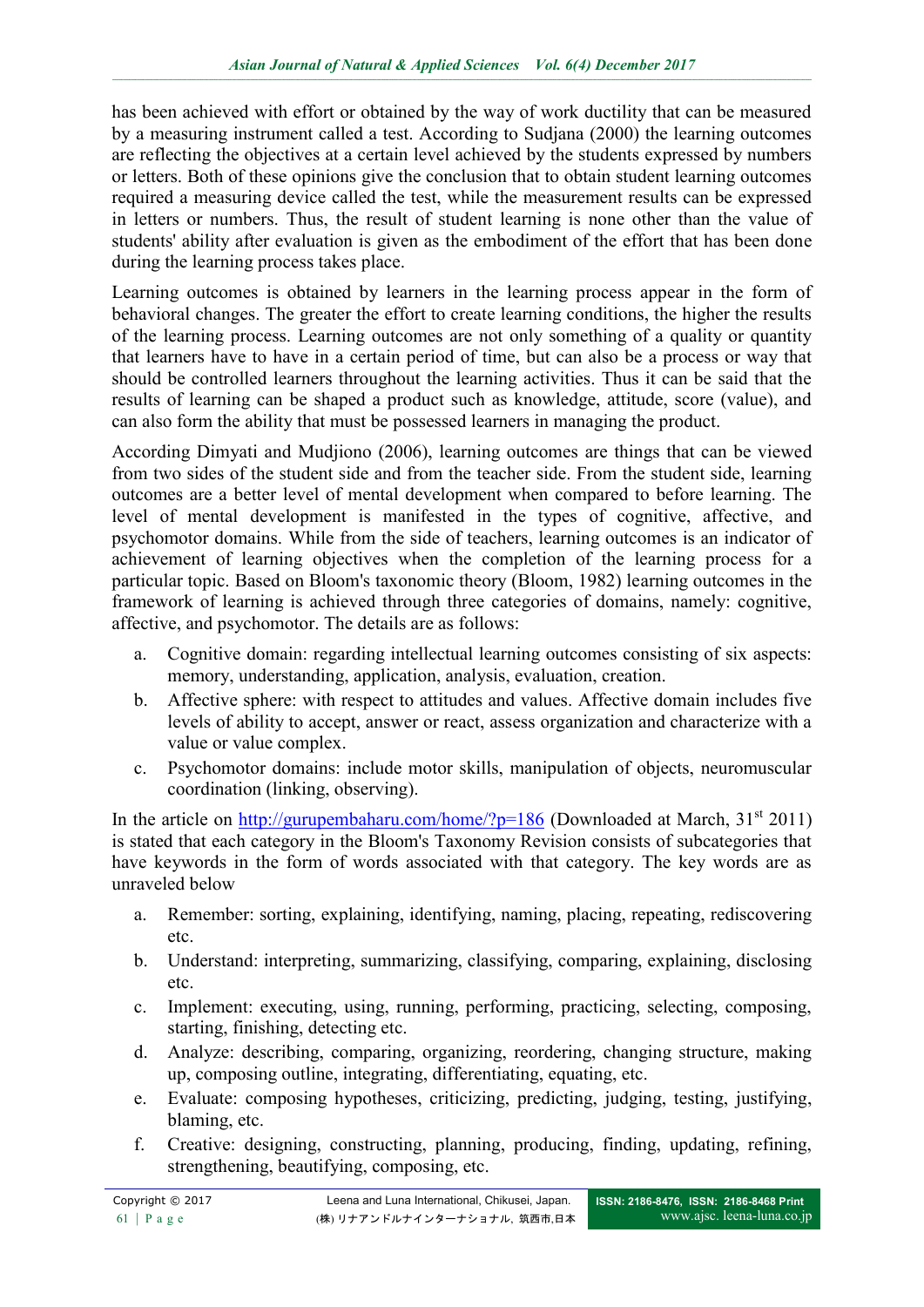In the practice of educational evaluation, these categories may also be called measured and respectively measured areas with C1, C2, C3, C4, C5, and C6. In various aspects and after going through revisions, Bloom's taxonomy still describes a process of learning, the way students scrutinize information so that it can be utilized in everyday life. Some of the principles in it are:

- a. Before understanding a concept you must remember it first
- b. Before applying you must first understand it
- c. Before evaluating its impact you must be measured or assessed
- d. Before creating, you must remember, understand, apply, analyze and evaluate, and update.

The phasing out of thinking like that can get a rebuttal from some people. The reason is that, in some types of activities, not all such stages are required. For example, in creating something does not have to go through it. It goes back to individual creativity. The learning process can be started from any stage. However, the phasing model is actually attached to each learning process in an integrated manner.

Some people also refute the division of such thinking because in reality students should think holistically. When the ability is separated then the student can lose his ability to reunite the components that have been separated. The model of creating a new product or completing a particular project is better at providing an integrated challenge that encourages students to think critically.

In a written test at school, the type of cognitive learning outcomes is more dominant than affective and psychomotor because it is more prominent, but psychomotor and affective learning outcomes should also be part of the assessment results in the learning process in school. The learning outcomes of the cognitive domain are generally obtained by the test technique, while the affective and psychomotor learning results are generally obtained through observation.

### **The Inquiry Approach**

Gulo (2002) states that inquiry not only develops capabilities and intellectuals but all the potential that exists including emotional development and inquiry skills is a process that starts from formulating problems, hypotheses, collecting data, analyzing data and making conclusions. Further Sund (in *Suryosubroto, 2002)* argues that: "Inquiry is an extension of the discovery process that is used more deeply. This means that inqury contains higher level mental processes such as formulating problems, collecting data, analyzing data, drawing conclusions and so on. "

Learning with an inquiry approach focused on the problem process with the aim of training students to have sensitivity to a problem and to stimulate thinking power in order to seek and find a scientific knowledge.

Hamalik (2008) states: "Teaching based on inquiry is a student-centered strategy in which the student group is inquiry into an issue or seeking answers to the question content through a clearly defined and structurally outlined procedure".

So in general it can be concluded that the understanding of inquiry learning strategy is a series of teaching activities involves maximally all the students' ability to search and investigate in a systematic, critical, analysis so that it can formulate its own invention by using problem solving technique. Inquiry activity is a cycle. The cycle itself is from the steps as follows: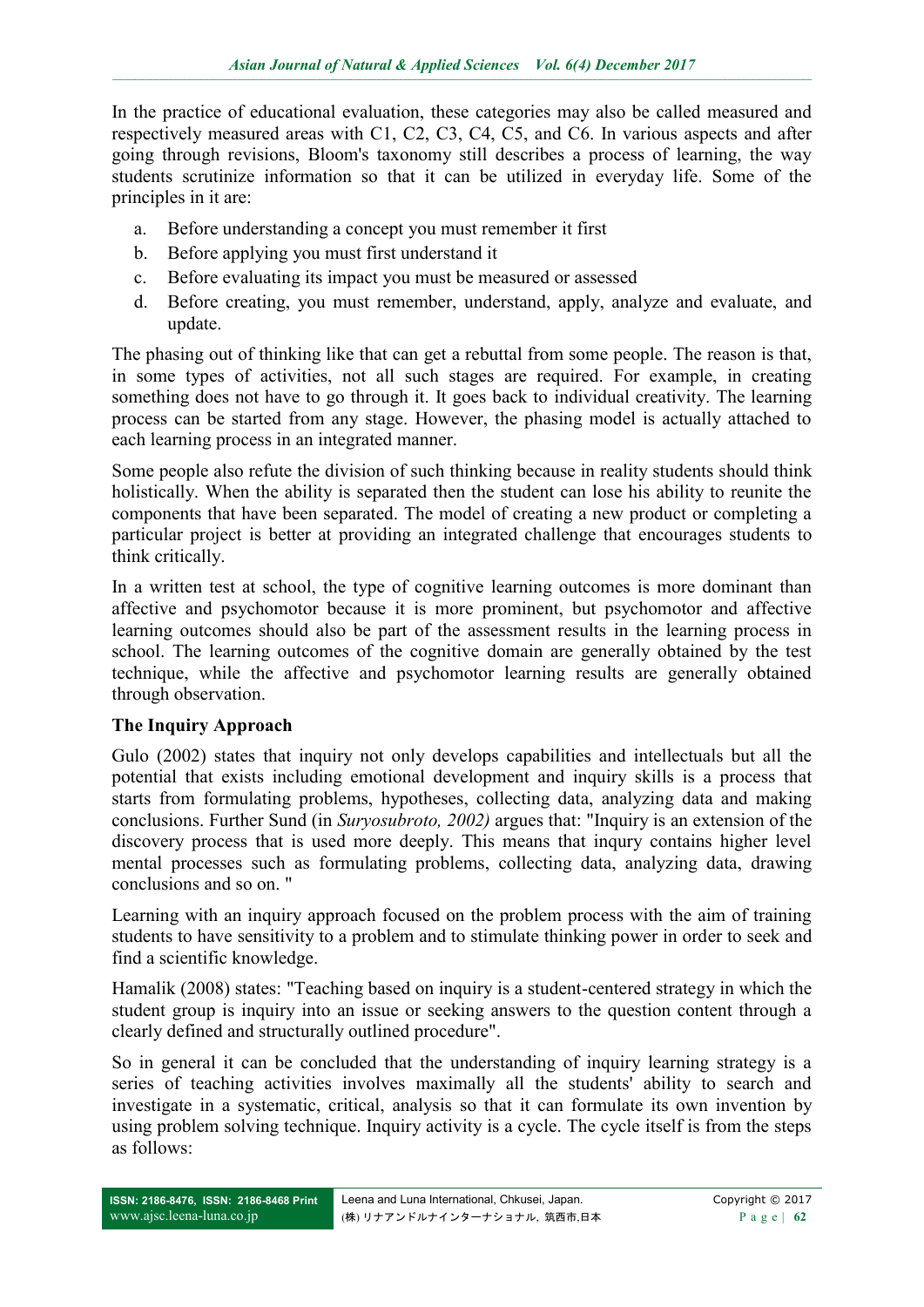- 1. Observation
- 2. Questioning
- 3. Filing allegations (hypothesis)
- 4. Data collection
- 5. Conclusion

This inquiry gives students the opportunity to learn to develop their intellectual potential in the fabric of their own arrangement to find something. Students are encouraged to actively seek answers to the problems they face and draw their own conclusions through critical, logical and systematic thinking processes. Students are no longer passive, accepting and memorizing the teachings given by teachers or derived from textbooks alone.

To prepare for this approach, the role of teachers is crucial. Teachers no longer play the role of informers, even if they are indispensable. The role of teachers in creating inquiry conditions is as follows:

- a. Motivator, a member of the stimulus so that students are active and passionate in thinking.
- b. Facilitator, who shows the way out if there are obstacles in the process of thinking students.
- c. His role is to awaken the students from the mistakes they make and give confidence to themselves.
- d. Administrators, who are responsible for all activities in the classroom.
- e. Influence, which leads the way students thinking activities on the expected goals.
- f. Manager, who processes learning resources, time, class organization.
- g. Rewarder, who rewards the achievements achieved in order to increase the spirit of the students.

To stimulate students' thinking activities, it is necessary to note what is known and how students think. Only in this way can the students' thinking ability in the inquiry process be developed. In order for teachers to perform their roles effectively then the introduction of students' skills is necessary, especially the way of thinking, the way they respond, and so on. In this inquiry strategy, one of the most preferred techniques is questioning techniques can develop students' thinking skills and motivate them to achieve learning objectives.

There is no one good teaching approach for all the lessons and effective teaching and learning strategies of each element involved in the teaching process is factual. Every approach has its limitations. So also the approach of inquiry must have weakness and strength. The advantages of inquiry approach are as follows:

- a. Develop students' skills to be able to solve problems and make decisions objectively and independently.
- b. Fostering the development of curiosity (want to know more) and the way of objective thinking, independent, critical, logical, analytical, both individually and in groups.
- c. Can form and develop a "cell-concept" in students, so that students can understand the basic concepts and ideas better.
- d. Assist in using memories and transfers to situations in the new learning process.
- e. Situation of teaching and learning process becomes more merngsang.
- f. Can develop talents or inedividu skills.
- g. Member freedom to students to learn by themselves.
- h. Can give students sufficient time so as to assimilate and accommodate information.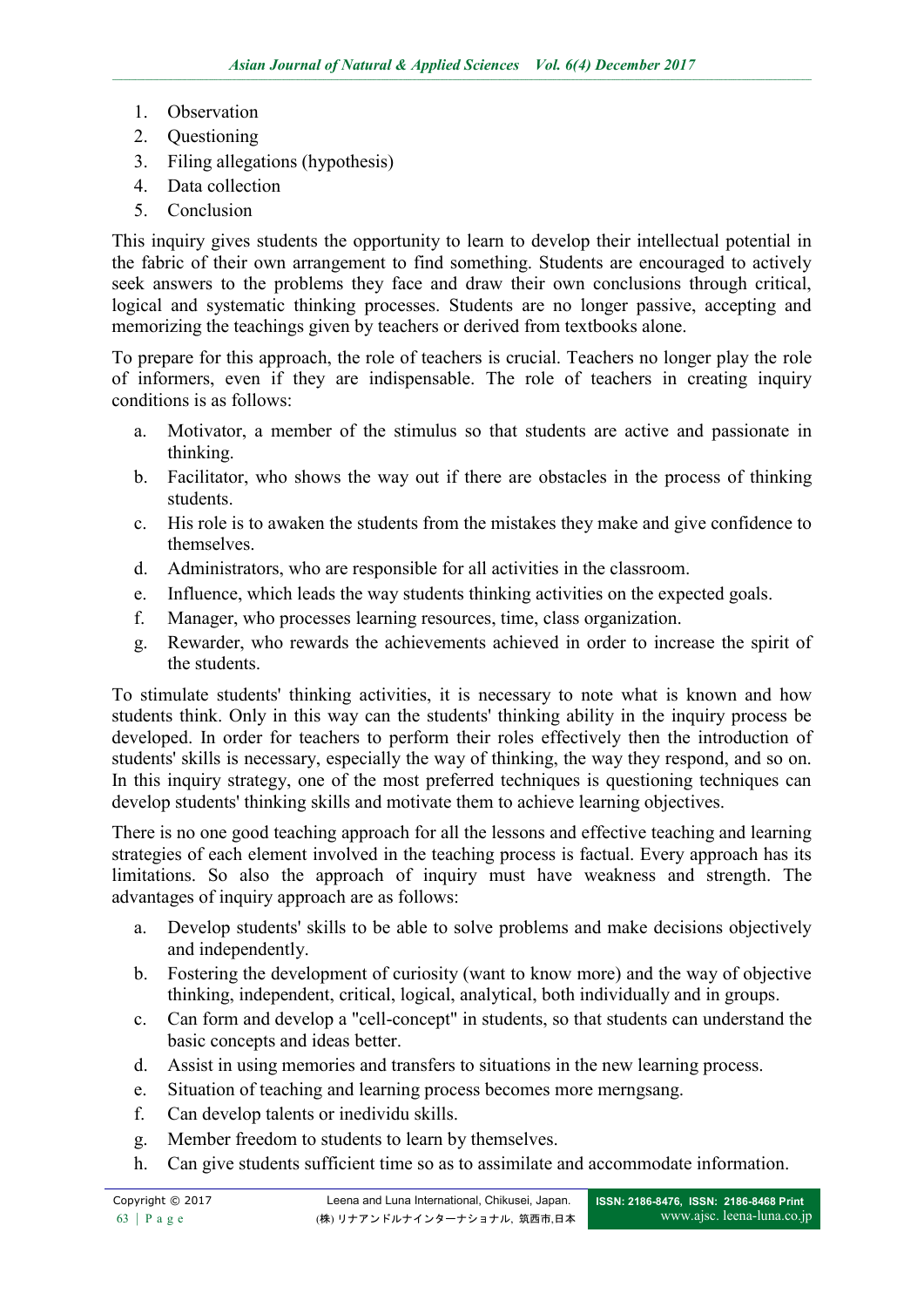i. In the learning process students need time to use their brain's ability to think and gain understanding of concepts, principles and techniques to investigate problems.

While the weaknesses of the method inquiry are as follows:

- a. This method is based on the assumption that there is a certain mind readiness to learn. For students who are less intelligent, will have difficulty doing abstraction or thinking reveal the relationship between written and oral concepts, so in turn cause frustration.
- b. Inefficient to teach a large number of students (large classes can cause commotion).
- c. It takes a long time to help them discover theories or break other problems (the course is a bit slow).
- d. The expectations contained in this method are discouraged if faced by students or teachers who have been accustomed to the old way.
- e. For skill and emotion as a whole this method is less attention.

### **The Expository Approach**

Basically the expository approach is identified as lecture method. Where the learning process that takes place always sourced from teachers, and overall teaching and learning activities are driven by teachers. For example the teacher prepares the material to be taught from home in the form of a lesson plan and then submits it in its entirety in the classroom. Learners calmly listen and pay attention and try to understand all the information conveyed by the teacher, usually this method is not separated and run from the existing theories in textbooks or what is written by the teacher.

Sanjaya (2008) states: "Expository learning strategy is a strategy that emphasizes the process of verbal material delivery from a teacher to a group of students with the intention that students can master the subject matter optimally".

 $Gulo<sup>[11]</sup>$  says: "In pure expository strategies, all stages are done by the teacher, formulating the problem of teacher, the hypothesizing of teacher and formulating the conclusion of teacher".

Outline, the steps taken on expository methods include:

- a. Prepare, teachers prepare complete teaching materials in a systematic rapid.
- b. Apperception, the teacher asks or gives a short description to mobilize students' attention to the material to be taught.
- c. The percentage, the teacher presents the teaching materials from the existing textbook or what has been written by the teacher himself.
- d. Resitation, the teacher asks and the student answers according to the taught material or the student is told to repeat back with his own words (recitation) about the subject matter that has been studied orally maupaun in writing.

As for the goodness of this expository method as follows:

- a. Information can be submitted as much as possible.
- b. Can be applied to students who number a lot or require a large space.
- c. Learning materials can be given sequentially.
- d. The contents of the curriculum can be completed according to schedule.
- e. Teachers can emphasize the things that are important to learn

### **RESEARCH METHOD**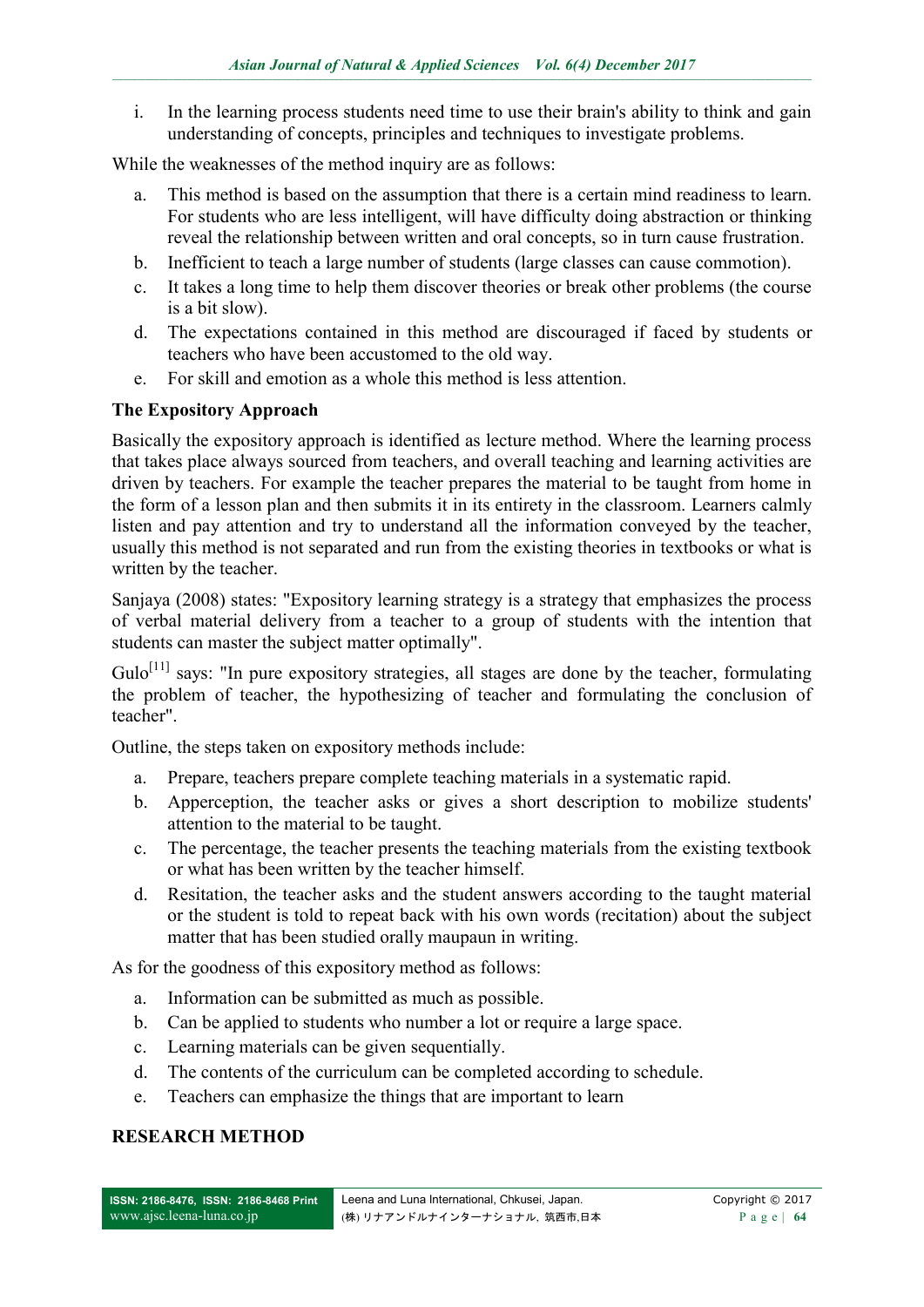This study is to compare the students' learning outcomes in quadratic equations between the inquiry approach and expository approach in SMA Negeri 7 Medan. To compare the results of study referred to the researcher must change the characteristics of research subjects by implementing quadratic equation learning in two groups of students. One group used the inquiry approach and another group using the expository approach.

Generally, student learning outcomes do not depend solely on the learning process that teachers do in the classroom. Student learning outcomes may also be influenced by basic knowledge, intelligence, out-of-school activities and parental motivation. In this study, researchers are only able to control the student's ability before the implementation of learning and during the implementation of learning in the classroom. To control the equality of students' initial ability will be pretested. Furthermore, students who were included as data sources were just the same pair of pretest scores from both groups of students. Other things that affect student learning outcomes beyond the teacher / researcher's control may occur so for that it is assumed to be the same. Thus, although this study is essentially experimental, it is not a purely experimental, but quasi experiment, which means that experimental results may be influenced by factors outside the control of the researcher.

The procedures taken in this research are:

- a. Determining two groups of students of class X SMA Negeri 7 Medan as the object of treatment.
- b. Defining two classes as a learning subject.
- c. Conducting pretest in both classes of study subjects
- d. Implementing quadratic equation learning using inquiry approach in one class and carry out the learning of quadratic equation using expository approach in one other class.
- e. Carrying out the final test on both classes.
- f. Analyzing the final test results to obtain conclusions.

Information obtained from the Head of Administration, in the academic year 2016-2017, SMA Negeri 7 Medan cared for 297 students of class X scattered in seven parallel classes. Considering that there is no special treatment in the distribution of the students in these seven classes, the seven classes have the right to be a research sample. With the draw was obtained class X-5 into a class with the treatment of quadratic equation learning using inquiry approach, while class X-2 becomes a class with the treatment of quadratic equation learning using expository approach.

### **Research Intruments**

The data needed in this study is the result of student learning in quadratic equation which learning using inquiry approach and student learning outcomes in quadratic equation learning using expository approach. The learning outcomes are characterized by the score of the students' acquisition on the final test after the presentation of the material of the quadratic equation is completed. Thus, the instrument in this study is a test. Considering that the matter of quadratic equations has a relatively large variety of questions, the test used is a multiple choice with five options. The subject matter is adapted to the learning objectives and the subject matter of the quadratic equation. The test question used refers to the teacher and student handbooks, the final exam of the semester as well as the national exam.

The number of items in this test is 15, according to the authors' estimates based on the answers to the questions, 4 items with easy difficulty, 7 items with moderate difficulty and 4 items with difficult difficulty. In an effort to quantify the student's answer, each item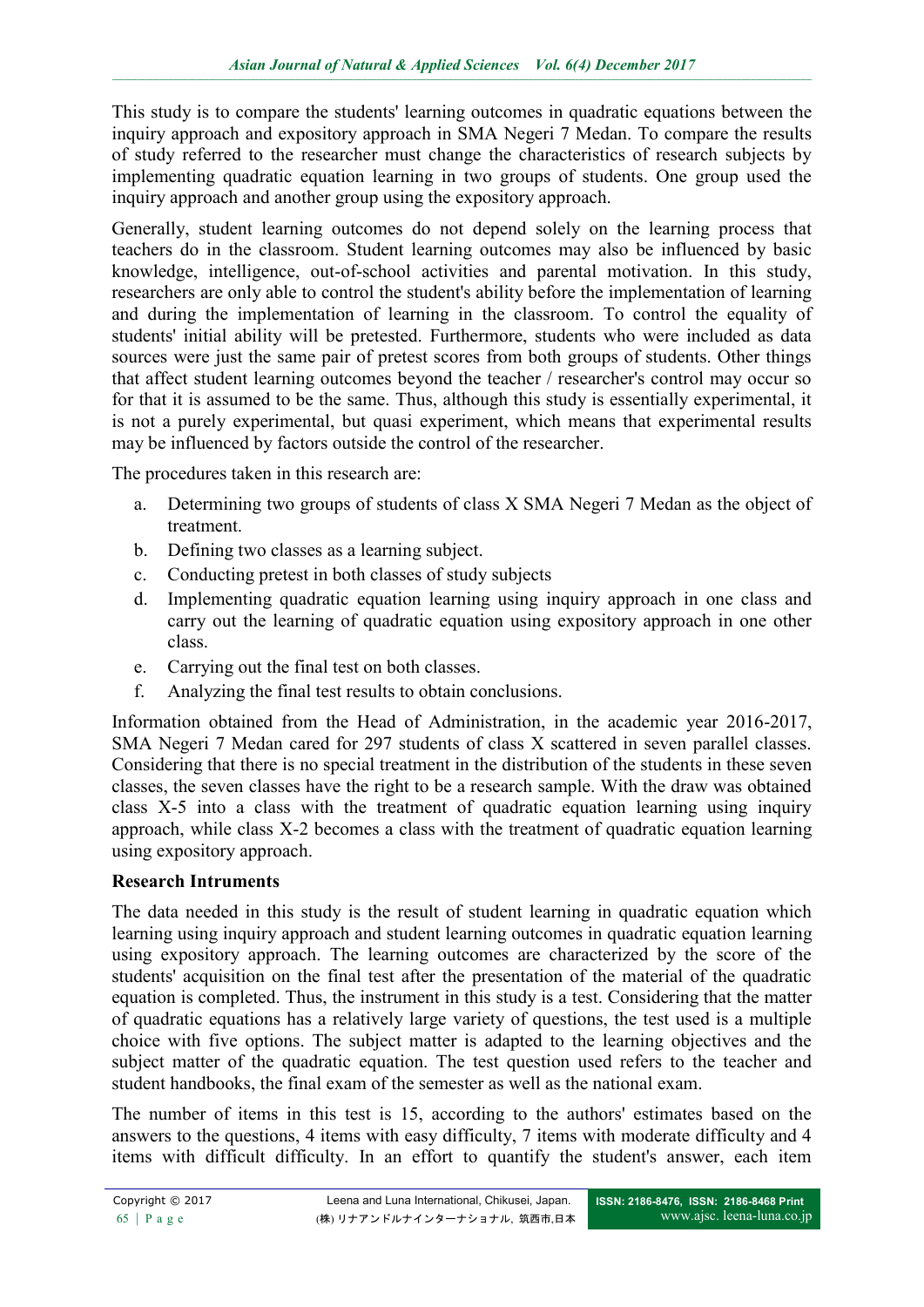answered correctly is given a score of 1, whereas the item item is answered incorrectly given a score of 0. Thus the ideal score of this test is 15. The estimated test time is 30 minutes, excluding the direction and collection of the sheet Answer.

The research data were collected as follows:

- a. Disseminating the test to all students of each class.
- b. Checking at once gives a score of each sheet of student answers based on the weight that has been determined.
- c. Presenting the test scores of students who become samples in the form of frequency distribution tables without class intervals.

## **RESEARCH RESULT**

After the subject, teachers implement the study of quadratic equations using inquiry approach and expository approaches in the classes that become the group of research samples in accordance with the guidance of the researcher, then as the last stage of learning as well as the effort to collect the data required in this study also carried out the final test.

In the learning class using inquiry approach, the implementation of the test was followed by 37 students while in the learning class using expository approach, the implementation of the test was followed by 39 students. Based on pre-test and post-test results, there were 32 pairs of the same score. This is the reason for stating that the size of each sample of this study was 32.

After applying the correction of answer sheet, thus it was obtained 2 groups of data, they were: (1) students' score in quadratic equation test which in the learning using inquiry approach is defined as  $X_1$ , and (2) students' score in quadratic equation test which in the learning using expository approach is defined as  $X_2$ .

Based on the calculation obtained the average count of student scores X class of academic year 2016-2017 SMA Negeri 7 Medan in quadratic equation which learning using inquiry approach is  $(\overline{X}_1) = 10,41$ ; varians  $(s_1^2)$  $s_1^2$ ) = 9,41 and standard deviation ( $s_1$ ) = 3,068, while the mean of class X student score of academic year 2016-2017 SMA Negeri 7 Medan in quadratic equation whose learning using expository approach is  $(\overline{X}_2) = 9.78$ ; varians  $(s_2^2)$  $s_2^2$ ) =

### 8,31 and standard deviation  $(s_2) = 2,882$ .

The mathematical view states that there is a difference in the average class score of students in the class X of the academic year 2016-2017 of SMA Negeri 7 Medan in the quadratic equation between the learning using inquiry approach and expository approach 10, 41 - 9, 78  $= 0, 63$ ; Which in this case the learning results using inquiry methods are higher than those using the expository method. This difference is small, and whether this means according to statistics still to be examined by testing the hypothesis.

Lilliefors technique normality test showed that group of X grade student data score of school year 2016-2017 SMA Negeri 7 Medan in quadratic equation whose learning using inquiry approach and the learning using expository approach came from normal distributed population. This means both representative sample groups. The homogeneity test of variance also shows that the variance of both groups of data is equivalent. Thus the conclusions of this study can be generalized to the population.

Through the test the difference in the average calculated values obtained  $t = 0.0529$ . From the list of percentile values for the Student's distribution with a significant level of  $\alpha = 0.05$ which means 95% confidence level and degrees of freedom (df) =  $(32 + 32)$  - 2 = 62 critical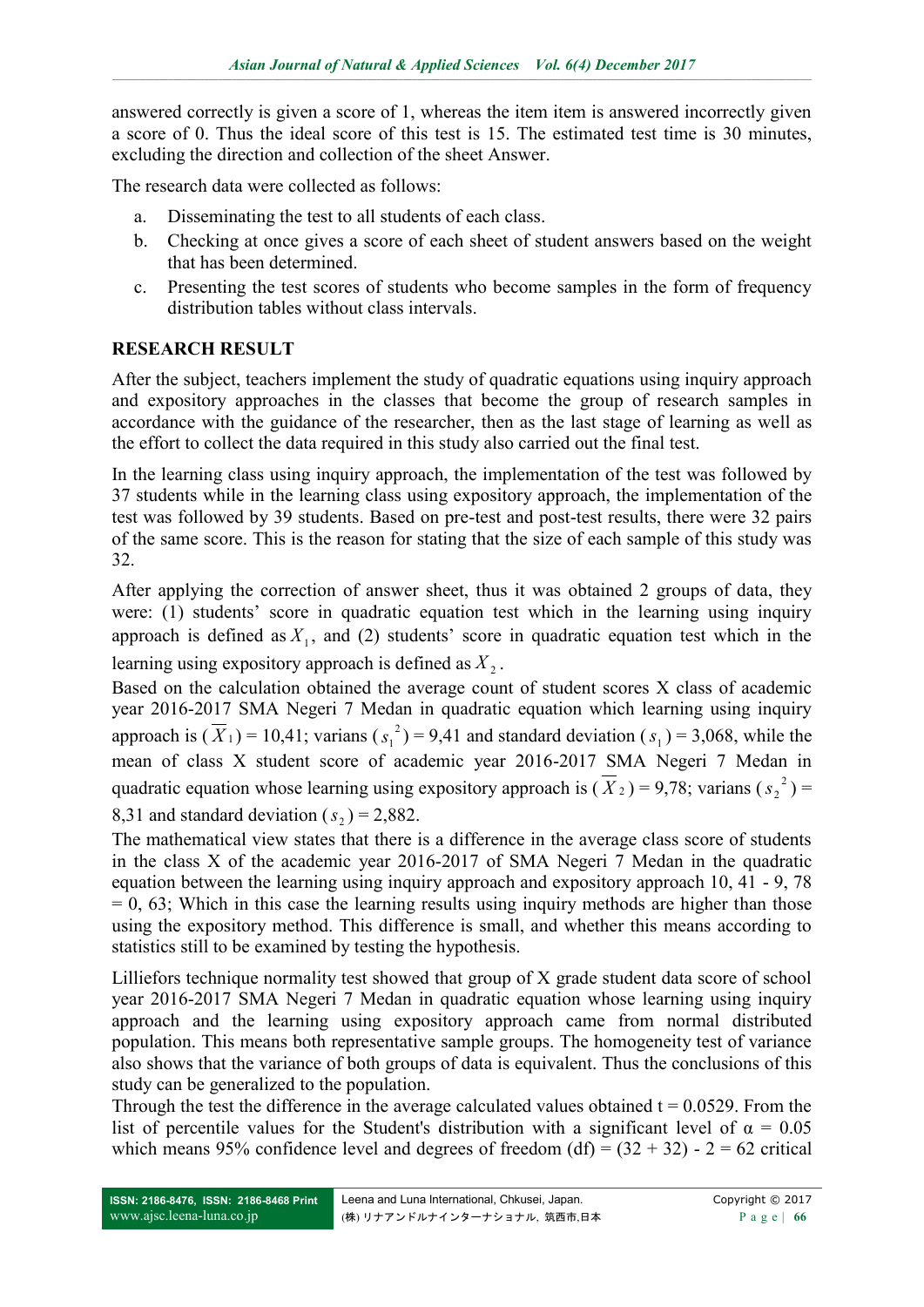price was obtained  $t_{(0,95;62)} = 1,67$ ; it turns out that  $t_{\text{count}} < t_{(0,95;62)}$ , then enough reason for the researcher to declare no difference of average count of student grade X grade of academic year 2016-2017 SMA Negeri 7 Medan in quadratic equation between the learning using inquiry approach and whose learning uses an expository approach.

# **CONCLUSION**

Although mathematically there is difference of mean score count student of class X year of academic year 2016-2017 SMA Negeri 7 Medan in quadratic equation between the learning using approach of inquiry and the learning using expository approach 0,67, but according to decision of statistic of difference is not mean. If the result of student study of SMA Negeri 7 Medan in quadratic equation is depicted by the test score, it can be concluded that *there is no difference of learning result of SMA Negeri 7 Medan students in quadratic equation between the learning using inquiry approach inquiry and expository approach.*

Theoretically, each approach of both inquiry and the expository approach have advantages and disadvantages. Viewed from the interaction between students and teachers in learning, then with inquiry approach is more likely to enable students when compared with expository approach. However, active students do not mean the direction of the learning process will reach the target, because the liveliness of the students is only as a reaction of the teacher often makes the question to the students. In learning with expository approach, although students are less active respond to teacher explanation, but the flexibility of teachers to explain the subject matter can actually provide a strong understanding in students. Learning with both inquiry and expository approaches is supported by the provision of training and homework. Precisely it may be more to provide the strengthening of student skills in answering final test questions.

Another thing that makes it impossible to see the difference between the two treatments is the timing of the execution of the test immediately after the learning process is completed. What will happen if the test is done one or two months later?